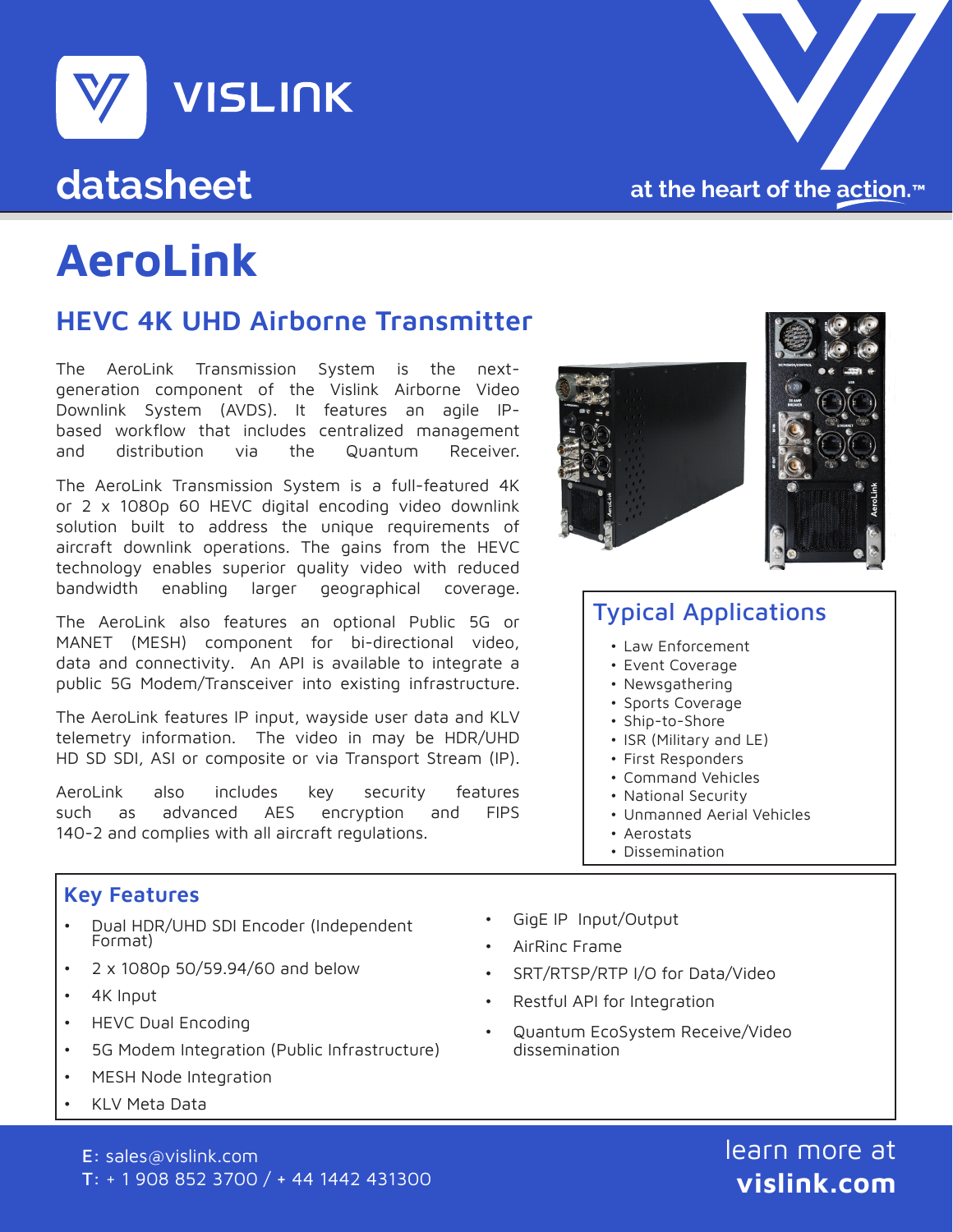



#### **RF**

#### **RF Frequency Bands**

| Bands Available:1.7 - 2.2GHz |  |
|------------------------------|--|
|                              |  |
|                              |  |
|                              |  |
|                              |  |
|                              |  |
|                              |  |
|                              |  |

#### **Modulation 1 (DVB-T)**

| Guard Interval:1/32, 1/16, 1/8, 1/4 |  |
|-------------------------------------|--|
|                                     |  |
| Bit Rate Max:31.7Mbps               |  |

#### **Modulation 2 (LMST)**

| Modulation Type:COFDM LMST    |  |
|-------------------------------|--|
|                               |  |
|                               |  |
|                               |  |
| Guard Interval:1/16, 1/4, 1/8 |  |
| 24 MHz                        |  |
|                               |  |
|                               |  |

#### **Encoding – Video, Audio, and Data**

#### **Video Encoder Profiles and Formats**

| HEVC (H.265): UHD, HDR HD & SD |  |
|--------------------------------|--|
|                                |  |
|                                |  |
|                                |  |
|                                |  |
|                                |  |
| MPEG-4 AVC (H.264):HD & SD     |  |
|                                |  |
|                                |  |
|                                |  |
|                                |  |
|                                |  |
|                                |  |
|                                |  |
| 50/59.94/60                    |  |
| 50/59.94/60                    |  |

#### **Video Inputs**

| IP Transport stream:10/100/1000 Base T |  |
|----------------------------------------|--|
|                                        |  |

#### **Audio**

| Analog Audio Coding:MPEG1 Layer II                                 |  |
|--------------------------------------------------------------------|--|
|                                                                    |  |
| Audio Inputs Embedded:2 x Stereo Pairs Embedded<br>Audios over SDI |  |
|                                                                    |  |

#### **Data**

| Wayside Data:RS 232 |  |
|---------------------|--|
|                     |  |

© Copyright 2022 Vislink Technologies, Inc. All rights reserved. All other products or services referenced herein are identified by the trademarks or service marks of their respective companies or organizations. We reserve the right to change specifications without notice. Where applicable, versions of this device may not have been approved by the Federal Communications Commission (FCC). Where applicable, these versions are not offered for sale or lease until approval of the FCC has been obtained.

learn more at **vislink.com**